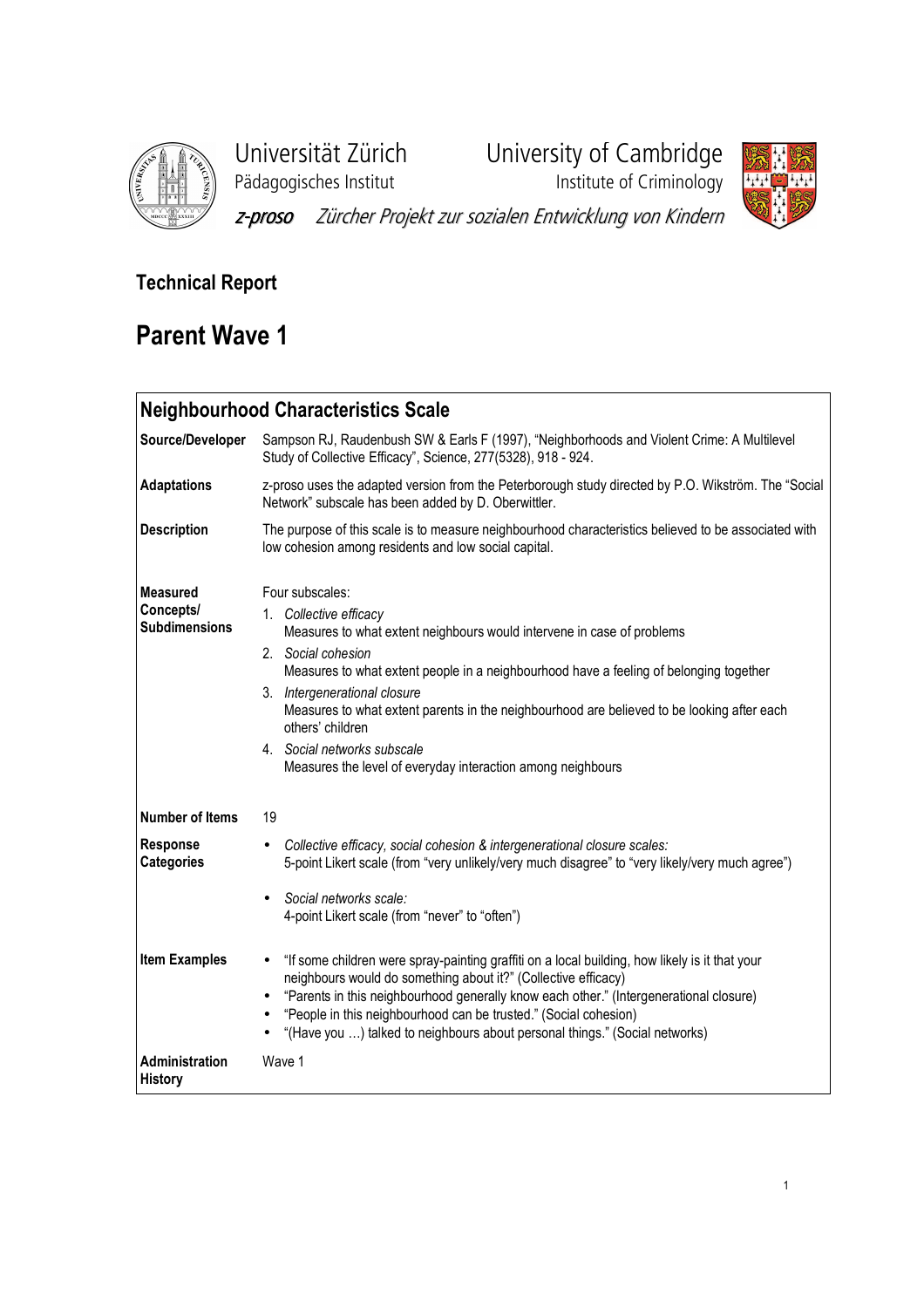| Variable<br><b>Values</b>           | 5-point Likert scale<br>$\bullet$<br>very unlikely<br>$2-$<br>unlikely<br>3-<br>likely<br>4-<br>5-<br>very likely | neither likely nor unlikely                                                                             |                                                                                                                                                                                                                                                       |                              |
|-------------------------------------|-------------------------------------------------------------------------------------------------------------------|---------------------------------------------------------------------------------------------------------|-------------------------------------------------------------------------------------------------------------------------------------------------------------------------------------------------------------------------------------------------------|------------------------------|
|                                     | 7-<br>8-<br>9-                                                                                                    | Does not apply (MISSING)<br>Don't know/ Can't remember (MISSING)<br>No answer/ Answer refused (MISSING) |                                                                                                                                                                                                                                                       |                              |
| Variable                            | Variable Name                                                                                                     | Label                                                                                                   | Wordina                                                                                                                                                                                                                                               |                              |
|                                     |                                                                                                                   |                                                                                                         |                                                                                                                                                                                                                                                       |                              |
|                                     | V3010                                                                                                             | Collective Efficacy 1                                                                                   | If a group of neighbourhood children were skipping school and hanging out on a street                                                                                                                                                                 | Missings (%)<br>73           |
|                                     | V3020                                                                                                             | Collective Efficacy 2                                                                                   | corner, how likely is it that your neighbours would do something about it?<br>If some children were spray-painting graffiti on a local building, how likely is it that your                                                                           | (5.9%)<br>42                 |
|                                     | V3030                                                                                                             | Collective Efficacy 3                                                                                   | neighbours would do something about it?<br>If there was a fight in front of your house and someone was being beaten or threatened,                                                                                                                    | $(3.4\%)$<br>69              |
|                                     | V3040                                                                                                             | Collective Efficacy 4                                                                                   | how likely is it that your neighbours would break it up?<br>If a child was showing disrespect to an adult, how likely is it that people in your<br>neighbourhood would tell off or scold that child?                                                  | $(5.6\%)$<br>61<br>$(4.9\%)$ |
| Wording &<br>Case<br><b>Summary</b> | V3050                                                                                                             | Collective Efficacy 5                                                                                   | Suppose that because of budget cuts the post office closest to your home was going to<br>be closed down by the post authorities. How likely is it that neighbourhood residents<br>would organize to try to do something to keep the post office open? | 122<br>$(9.9\%)$             |

| Variable<br>Name | Label                 | Mean | <b>Standard</b><br><b>Deviation</b> | Min. | Max | <b>Skewness</b> | <b>Kurtosis</b> | <b>Item-Scale</b><br><b>Correlation</b> | $\alpha$ If Item<br>Removed<br>$(\alpha = .632)$ |
|------------------|-----------------------|------|-------------------------------------|------|-----|-----------------|-----------------|-----------------------------------------|--------------------------------------------------|
| V3010            | Collective Efficacy 1 | 3.47 | 1.40                                |      |     | $-561$          | $-1.08$         | .466                                    | .535                                             |
| V3020            | Collective Efficacy 2 | 4.09 | 1.10                                |      |     | $-1.37$         | 1.17            | .457                                    | .549                                             |
| V3030            | Collective Efficacy 3 | 3.99 | 1.16                                |      | 5   | $-1.22$         | 630             | .433                                    | .557                                             |
| V3040            | Collective Efficacy 4 | 3.74 | 1.08                                |      |     | $-867$          | .067            | .432                                    | .560                                             |
| V3050            | Collective Efficacy 5 | 3.12 | 1.37                                |      |     | $-069$          | $-1.35$         | .193                                    | .681                                             |

Comments: The variable V3050 has been excluded from the scale due to the low item-scale correlation.

#### Sum Index Collective Efficacy Subscale (P1\_colef)

Descriptive De<br>Sta

| escriptive |                  |      |      | <b>Standard</b>  |      |      | Skew-    |          |    | ANOVA |      |
|------------|------------------|------|------|------------------|------|------|----------|----------|----|-------|------|
| atistics   | Group            | N    | Mean | <b>Deviation</b> | Min. | Max. | ness     | Kurtosis | df | F     | р    |
|            | Full sample      | 1184 | 2.83 | .849             | .000 | 4.00 | $-.968$  | .950     |    |       |      |
|            | Gender           |      |      |                  |      |      |          |          |    | .915  | .339 |
|            | Girls            | 570  | 2.80 | .852             | .000 | 4.00 | $-0.918$ | .972     |    |       |      |
|            | Boys             | 614  | 2.85 | .846             | .000 | 4.00 | $-1.02$  | .959     |    |       |      |
|            | Treatment        |      |      |                  |      |      |          |          | 3  | 1.99  | .114 |
|            | Control          | 318  | 2.85 | .885             | .000 | 4.00 | $-1.09$  | 1.12     |    |       |      |
|            | Triple P         | 285  | 2.87 | .825             | .000 | 4.00 | $-724$   | .411     |    |       |      |
|            | <b>PATHS</b>     | 329  | 2.86 | .783             | .000 | 4.00 | $-1.01$  | 1.27     |    |       |      |
|            | Combination      | 252  | 2.71 | .904             | .000 | 4.00 | $-.950$  | .767     |    |       |      |
|            | Language         |      |      |                  |      |      |          |          | 8  | 3.82  | .000 |
|            | German           | 790  | 2.88 | .795             | .000 | 4.00 | $-0.873$ | .597     |    |       |      |
|            | Albanian         | 67   | 2.49 | 1.39             | .000 | 4.00 | $-778$   | $-678$   |    |       |      |
|            | Bos./Cro./ Serb. | 84   | 2.81 | .863             | .000 | 4.00 | $-687$   | .479     |    |       |      |
|            | English          | 25   | 2.36 | .889             | 1.00 | 4.00 | .031     | $-.995$  |    |       |      |
|            | Italian          | 17   | 2.72 | 1.06             | .250 | 4.00 | $-0.872$ | .141     |    |       |      |
|            | Portuguese       | 69   | 2.96 | .695             | .500 | 4.00 | $-.945$  | 1.60     |    |       |      |
|            | Spanish          | 46   | 2.88 | .662             | 1.25 | 4.00 | $-258$   | $-367$   |    |       |      |
|            | Tamil            | 48   | 2.53 | .814             | .250 | 3.80 | $-784$   | .455     |    |       |      |
|            | Turkish          | 38   | 2.78 | .761             | .250 | 4.00 | $-1.14$  | 1.98     |    |       |      |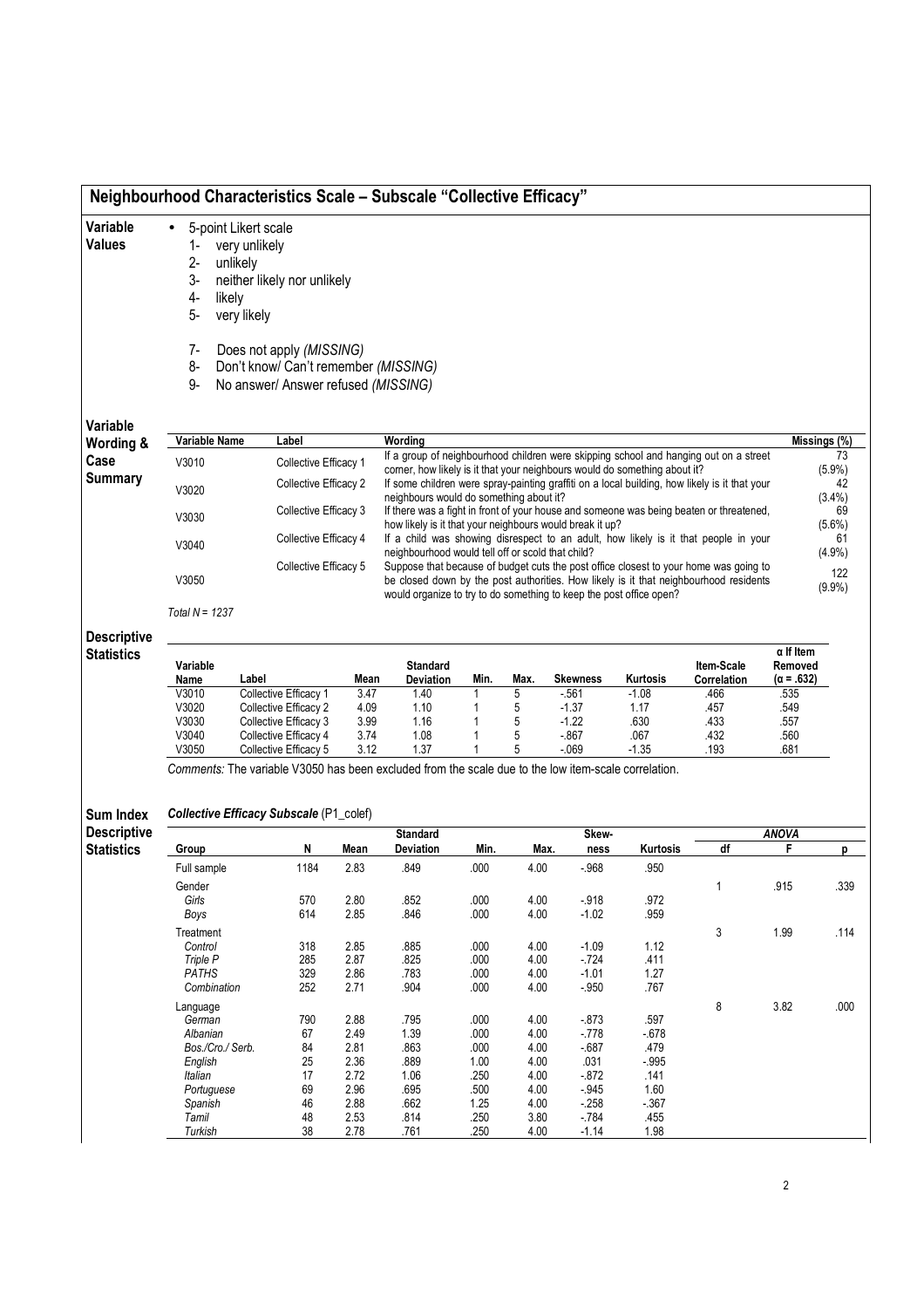#### Comments:

1) The variable V3050 has been excluded from the scale. The scale has been constructed by taking the average of the remaining variables. The maximum number of missing values allowed was 1. For the purpose of rescaling, 1 has been subtracted from the total scale.

2) The results of the ANOVA are highly significant for the language groups (F(8,1175) =3.82, p<.001). ANOVA yielded no significant results for both the gender groups  $(F(1,1182) = .915, p > .05)$  and the treatment groups  $(F(3,1180) = 1.99, p > .05)$ .

| <b>Correlations</b>               | <b>Collective Efficacy Subscale (P1_colef)</b>      |                 |                                  |              |              |                         |            |                   |                               |            |
|-----------------------------------|-----------------------------------------------------|-----------------|----------------------------------|--------------|--------------|-------------------------|------------|-------------------|-------------------------------|------------|
| with<br><b>Subscales</b><br>& DVs | Variable                                            |                 | Full<br>Sample<br>p <sup>1</sup> | N            |              | Girls<br>p <sup>1</sup> | N          |                   | <b>Boys</b><br>$\mathbf{D}^1$ | N          |
|                                   |                                                     |                 |                                  |              |              |                         |            |                   |                               |            |
|                                   | <b>Subscales</b><br>Social Cohesion                 | .416<br>.422    | $***$<br>$***$                   | 1138<br>1166 | .398<br>.392 | $***$<br>$***$          | 547<br>561 | .434<br>.453      | $***$<br>$***$                | 591<br>605 |
|                                   | <b>Intergenerational Closure</b><br>Social Networks | .327            | $***$                            | 1180         | .332         | $***$                   | 568        | .324              | $***$                         | 612        |
|                                   | Parent SBQ<br>Aggression<br>Prosociality            | .056<br>.069    | ns<br>$\star$                    | 1177<br>1166 | .066<br>.082 | ns<br>ns                | 565<br>561 | .043<br>.069      | ns<br>ns                      | 612<br>605 |
|                                   | Teacher SBQ<br>Aggression<br>Prosociality           | $-.029$<br>.006 | ns<br>ns                         | 1147<br>1126 | .013<br>.055 | ns<br>ns                | 555<br>544 | $-070$<br>$-.019$ | ns<br>ns                      | 592<br>582 |
|                                   | Child SBQ<br>Aggression<br>Prosociality             | .038<br>.034    | ns<br>ns                         | 1163<br>1163 | .071<br>.005 | ns<br>ns                | 563<br>563 | .004<br>.067      | ns<br>ns                      | 600<br>600 |

1 \*\*\* p<.001, \*\* p<.01, \* p<.05, ns p>.05

Comments: The collective efficacy subscale is positively and significantly correlated with the three other positive subscales, both in the full sample and in each of the gender groups separetely. But the moderate correlations cast some doubt on the divergent validity of the subscale. The subscale yields very low predictive validity since the correlations between the collective efficacy subscale and the levels of child aggression and prosociality derived from parent, teacher and child assessments are very low and generally not significant. The direction of the correlation between the level of collective efficacy and that of child aggression is positive when the source is the parent or the child him/herself, pointing to the low predictive validity.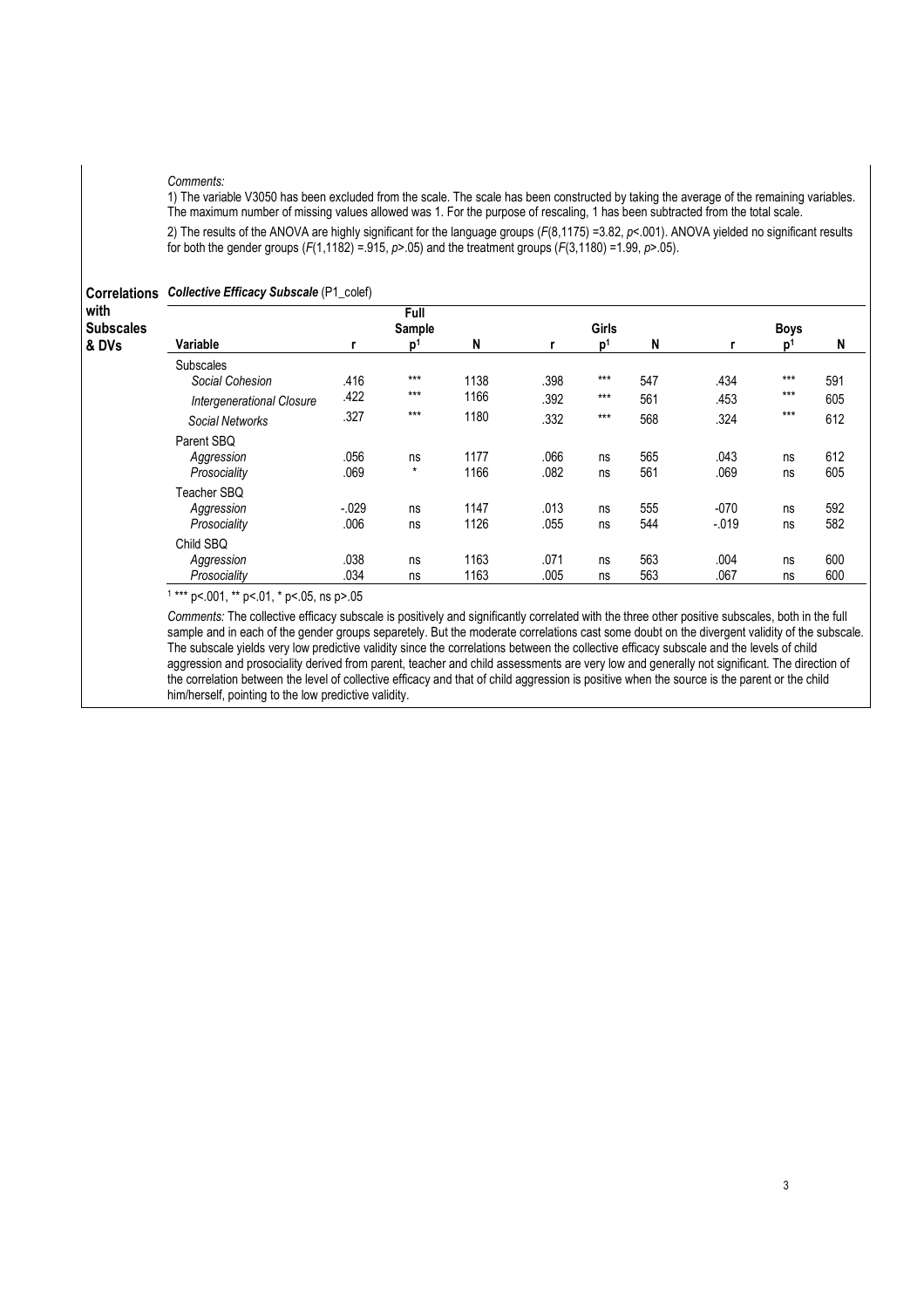|                                         |                                                                   | Neighbourhood Characteristics Scale - Subscale "Social Cohesion"                                                                                                                                                                              |              |                                                                  |              |              |                    |                  |                           |                                           |      |
|-----------------------------------------|-------------------------------------------------------------------|-----------------------------------------------------------------------------------------------------------------------------------------------------------------------------------------------------------------------------------------------|--------------|------------------------------------------------------------------|--------------|--------------|--------------------|------------------|---------------------------|-------------------------------------------|------|
| Variable<br>Values                      | $\bullet$<br>1-<br>$2-$<br>3-<br>4-<br>$5-$<br>$7-$<br>8-<br>$9-$ | 5-point Likert scale<br>very much disagree<br>somewhat disagree<br>neither agree nor disagree<br>somewhat agree<br>very much agree<br>Does not apply (MISSING)<br>Don't know/ Can't remember (MISSING)<br>No answer/ Answer refused (MISSING) |              |                                                                  |              |              |                    |                  |                           |                                           |      |
| Variable                                | <b>Variable Name</b>                                              | Label                                                                                                                                                                                                                                         |              | Wording                                                          |              |              |                    |                  |                           | Missings (%)                              |      |
| Wording &<br>Case                       | V3110                                                             | Social Cohesion 1                                                                                                                                                                                                                             |              | People around here are willing to help their neighbours          |              |              |                    |                  |                           | 37                                        |      |
| <b>Summary</b>                          |                                                                   | Social Cohesion 2                                                                                                                                                                                                                             |              |                                                                  |              |              |                    |                  |                           | $(3.0\%)$<br>41                           |      |
|                                         | V3120                                                             |                                                                                                                                                                                                                                               |              | This is a close knit neighbourhood                               |              |              |                    |                  |                           | (3.3%)                                    |      |
|                                         | V3130                                                             | Social Cohesion 3                                                                                                                                                                                                                             |              | People in this neighbourhood can be trusted                      |              |              |                    |                  |                           | 65<br>$(5.3\%)$                           |      |
|                                         | V3140                                                             | Social Cohesion 4                                                                                                                                                                                                                             |              | People in this neighbourhood generally don't get along with each |              |              |                    |                  |                           | 44                                        |      |
|                                         |                                                                   | Social Cohesion 5                                                                                                                                                                                                                             |              | other                                                            |              |              |                    |                  |                           | $(3.6\%)$<br>108                          |      |
|                                         | V3150                                                             |                                                                                                                                                                                                                                               |              | People in this neighbourhood share the same values               |              |              |                    |                  |                           | (8.7%)                                    |      |
|                                         | Total $N = 1237$                                                  |                                                                                                                                                                                                                                               |              |                                                                  |              |              |                    |                  |                           |                                           |      |
| <b>Descriptive</b><br><b>Statistics</b> | Variable<br>Name                                                  | Label                                                                                                                                                                                                                                         | Mean         | <b>Standard</b><br>Deviation                                     | Min.         | Max.         | Skewness           | Kurtosis         | Item-Scale<br>Correlation | $\alpha$ If Item<br>Removed<br>(α = .761) |      |
|                                         | V3110                                                             | Social Cohesion 1                                                                                                                                                                                                                             | 3.98         | 1.13                                                             | 1            | 5            | $-1.24$            | .790             | .620                      | .686                                      |      |
|                                         | V3120<br>V3130                                                    | Social Cohesion 2<br>Social Cohesion 3                                                                                                                                                                                                        | 3.46<br>3.85 | 1.23<br>1.13                                                     | 1            | 5<br>5       | $-556$<br>$-1.01$  | - 714<br>.353    | .600<br>.633              | .691<br>.680                              |      |
|                                         | V3140_r                                                           | Social Cohesion 4                                                                                                                                                                                                                             | 3.96         | 1.05                                                             | 1            | 5            | $-1.02$            | .465             | .419                      | .753                                      |      |
|                                         | V3150                                                             | Social Cohesion 5                                                                                                                                                                                                                             | 3.03         | 1.20                                                             | 1            | 5            | $-223$             | $-1.05$          | .392                      | .768                                      |      |
|                                         |                                                                   | Comments: The variable V3140 has been reverse-scored.                                                                                                                                                                                         |              |                                                                  |              |              |                    |                  |                           |                                           |      |
|                                         |                                                                   |                                                                                                                                                                                                                                               |              |                                                                  |              |              |                    |                  |                           |                                           |      |
| Sum Index<br><b>Descriptive</b>         |                                                                   | Social Cohesion Subscale (P1_socoh)                                                                                                                                                                                                           |              | <b>Standard</b>                                                  |              |              | Skew-              |                  |                           | <b>ANOVA</b>                              |      |
| <b>Statistics</b>                       | Group                                                             | N                                                                                                                                                                                                                                             | Mean         | Deviation                                                        | Min.         | Max.         | ness               | Kurtosis         | df                        | F                                         | p    |
|                                         | Full sample                                                       | 1167                                                                                                                                                                                                                                          | 2.67         | .823                                                             | .000         | 4.00         | -.718              | .303             |                           |                                           |      |
|                                         | Gender                                                            |                                                                                                                                                                                                                                               |              |                                                                  |              |              |                    |                  | 1                         | .180                                      | .671 |
|                                         | Girls<br>Boys                                                     | 562<br>605                                                                                                                                                                                                                                    | 2.68<br>2.66 | .835<br>.812                                                     | .000<br>.000 | 4.00<br>4.00 | $-747$<br>$-691$   | .400<br>.217     |                           |                                           |      |
|                                         | Treatment                                                         |                                                                                                                                                                                                                                               |              |                                                                  |              |              |                    |                  | 3                         | 3.04                                      | .028 |
|                                         | Control                                                           | 310                                                                                                                                                                                                                                           | 2.74         | .799                                                             | .200         | 4.00         | $-591$             | $-141$           |                           |                                           |      |
|                                         | Triple P<br>PATHS                                                 | 284<br>326                                                                                                                                                                                                                                    | 2.59<br>2.73 | .787<br>.834                                                     | .000<br>.000 | 4.00<br>4.00 | $-432$<br>$-0.837$ | .148<br>.414     |                           |                                           |      |
|                                         | Combination                                                       | 247                                                                                                                                                                                                                                           | 2.59         | .865                                                             | .000         | 4.00         | $-.980$            | .721             |                           |                                           |      |
|                                         | Language                                                          |                                                                                                                                                                                                                                               |              |                                                                  |              |              |                    |                  | 8                         | 8.36                                      | .000 |
|                                         | German<br>Albanian                                                | 780<br>70                                                                                                                                                                                                                                     | 2.76<br>2.75 | .750<br>1.00                                                     | .000<br>.400 | 4.00<br>4.00 | $-797$<br>$-588$   | .592<br>$-694$   |                           |                                           |      |
|                                         | Bos./Cro./ Serb.                                                  | 84                                                                                                                                                                                                                                            | 2.62         | .864                                                             | .000         | 4.00         | $-749$             | .641             |                           |                                           |      |
|                                         | English                                                           | 25                                                                                                                                                                                                                                            | 2.53         | 1.01                                                             | .250         | 4.00         | $-654$             | .024             |                           |                                           |      |
|                                         | Italian                                                           | 13                                                                                                                                                                                                                                            | 1.92         | .894                                                             | .000         | 3.00         | $-772$             | .164             |                           |                                           |      |
|                                         | Portuguese                                                        | 70<br>41                                                                                                                                                                                                                                      | 2.14<br>2.25 | .940                                                             | .200<br>.200 | 4.00<br>4.00 | $-064$<br>$-436$   | $-504$<br>$-350$ |                           |                                           |      |
|                                         | Spanish<br>Tamil                                                  | 47                                                                                                                                                                                                                                            | 2.60         | .965<br>.457                                                     | 1.40         | 3.40         | $-637$             | .414             |                           |                                           |      |
|                                         | Turkish                                                           | 37                                                                                                                                                                                                                                            | 2.53         | .986                                                             | .000         | 4.00         | $-199$             | $-579$           |                           |                                           |      |
|                                         |                                                                   |                                                                                                                                                                                                                                               |              |                                                                  |              |              |                    |                  |                           |                                           |      |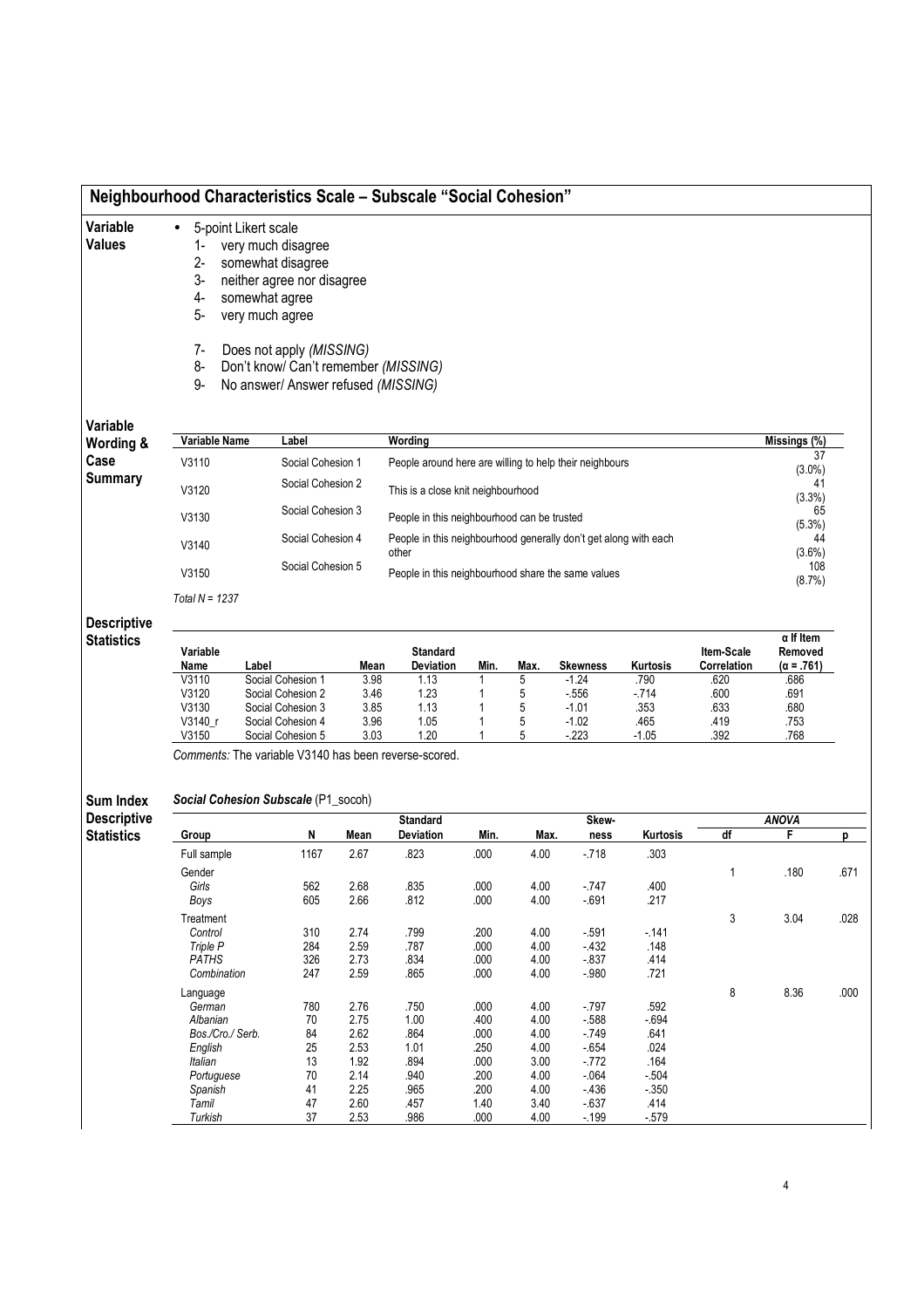#### Comments:

1) The scale has been constructed by taking the average of the variables. The maximum number of missing values allowed was 1. For the purpose of rescaling, 1 has been subtracted from the total scale.

2) The results of the ANOVA are moderately significant for the treatment groups (F(3,1163) =3.04, p<.05) and highly significant for the language groups ( $F(8,1158) = 8.36$ ,  $p < 001$ ). ANOVA yielded no significant results for the gender groups ( $F(1,1165) = .180$ ,  $p > .05$ ).

Correlations Social Cohesion Subscale (P1\_socoh)

| with<br><b>Subscales &amp;</b> |                                  |          | Full<br>Sample |      |          | Girls          |     |          | <b>Boys</b>    |     |
|--------------------------------|----------------------------------|----------|----------------|------|----------|----------------|-----|----------|----------------|-----|
| DVs                            | Variable                         |          | D              | N    |          | p <sup>1</sup> | N   | r        | n <sup>1</sup> | N   |
|                                | <b>Subscales</b>                 |          |                |      |          |                |     |          |                |     |
|                                | Collective Efficacy              | .416     | $***$          | 1138 | .398     | $***$          | 547 | .434     | $***$          | 591 |
|                                | <b>Intergenerational Closure</b> | .592     | $***$          | 1155 | .594     | $***$          | 557 | .590     | $***$          | 598 |
|                                | Social Networks                  | .476     | $***$          | 1162 | .443     | $***$          | 561 | .509     | $***$          | 601 |
|                                | Parent SBQ                       |          |                |      |          |                |     |          |                |     |
|                                | Aggression                       | .032     | ns             | 1161 | .002     | ns             | 558 | .060     | ns             | 603 |
|                                | Prosociality                     | .111     | $***$          | 1153 | .149     | $***$          | 556 | .077     | ns             | 597 |
|                                | Teacher SBQ                      |          |                |      |          |                |     |          |                |     |
|                                | Aggression                       | $-153$   | $***$          | 1128 | $-0.082$ | ns             | 547 | $-.208$  | $***$          | 581 |
|                                | Prosociality                     | .027     | ns             | 1107 | .048     | ns             | 536 | .003     | ns             | 571 |
|                                | Child SBQ                        |          |                |      |          |                |     |          |                |     |
|                                | Aggression                       | $-0.002$ | ns             | 1143 | .011     | ns             | 553 | $-0.012$ | ns             | 590 |
|                                | Prosociality                     | .026     | ns             | 1143 | .020     | ns             | 553 | .027     | ns             | 590 |

1 \*\*\* p<.001, \*\* p<.01, \* p<.05, ns p>.05

Comments: The social cohesion subscale is positively and significantly correlated with all the three subscales, both in the full sample and in each of the gender groups separetely. The Pearson correlation coefficient ranges from moderate to substantial, ponting to the low divergent validity. The correlation between the level of social cohesion and that of child aggression is significant only when the informant is the teacher and only for the boys and the full sample. The Pearson correlation coefficient ranges from low (for the full sample) to moderate (for the boys sample) with the expected negative sign. The correlation between social cohesion and child prosociality is low and significant only when the informant is the parent and only in the full and girls sample. Overall, the subscale yields low predictive validity.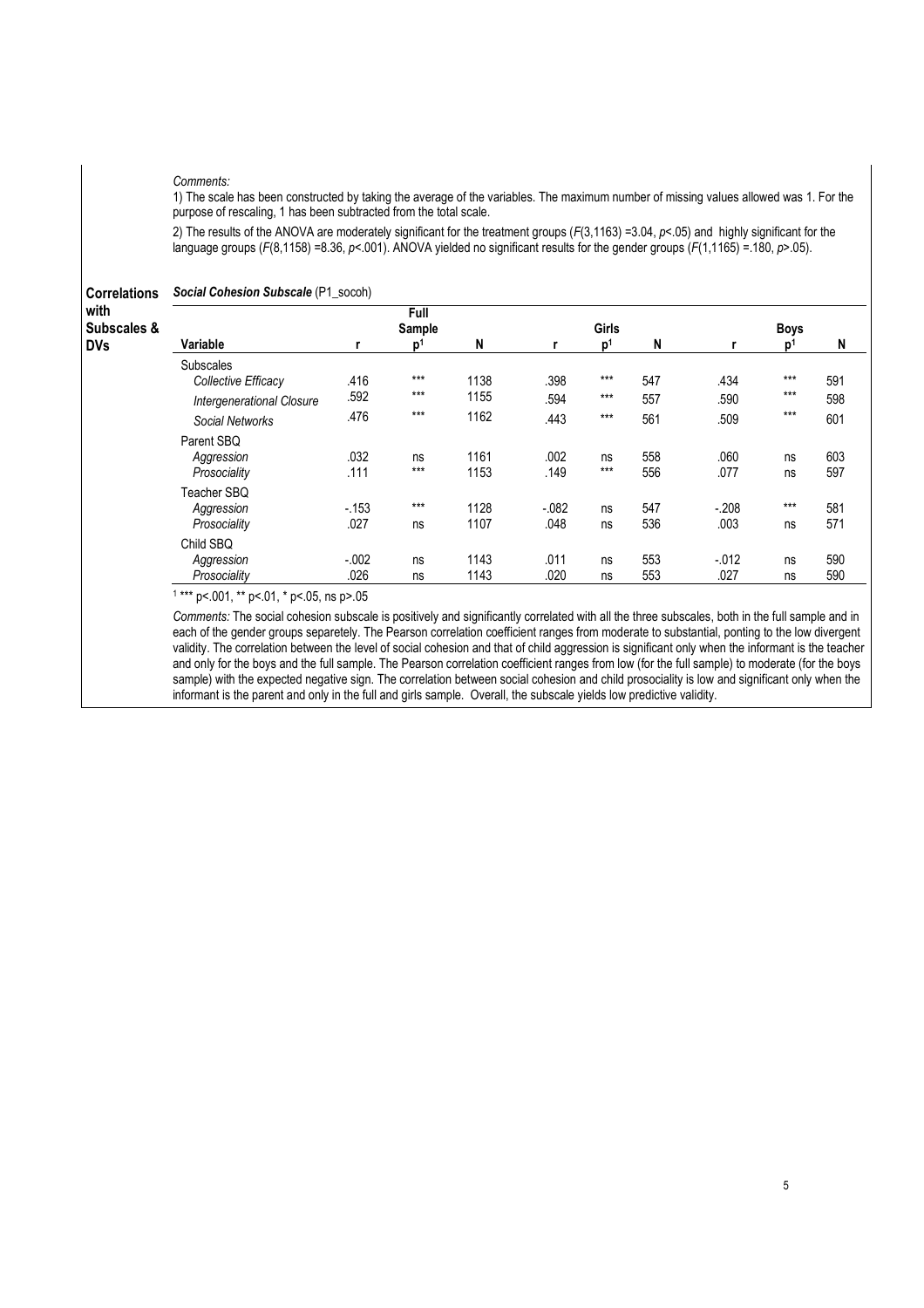|                                         |                                                                                          |                                   |                                                                                                                                                                                  |              | Neighbourhood Characteristics Scale - Subscale "Intergenerational Closure"                                                   |              |              |                   |                  |                           |                                                  |      |
|-----------------------------------------|------------------------------------------------------------------------------------------|-----------------------------------|----------------------------------------------------------------------------------------------------------------------------------------------------------------------------------|--------------|------------------------------------------------------------------------------------------------------------------------------|--------------|--------------|-------------------|------------------|---------------------------|--------------------------------------------------|------|
| Variable<br>Values                      | 5-point Likert scale<br>$\bullet$<br>$1 -$<br>$2-$<br>3-<br>4-<br>5-<br>$7-$<br>8-<br>9- | somewhat agree<br>very much agree | very much disagree<br>somewhat disagree<br>neither agree nor disagree<br>Does not apply (MISSING)<br>Don't know/ Can't remember (MISSING)<br>No answer/ Answer refused (MISSING) |              |                                                                                                                              |              |              |                   |                  |                           |                                                  |      |
| <b>Variable</b>                         |                                                                                          |                                   |                                                                                                                                                                                  |              |                                                                                                                              |              |              |                   |                  |                           |                                                  |      |
| Wording &                               | Variable Name                                                                            |                                   | Label<br>Intergenerational                                                                                                                                                       |              | Wording                                                                                                                      |              |              |                   |                  |                           | Missings (%)<br>36                               |      |
| Case<br><b>Summary</b>                  | V3210<br>V3220                                                                           |                                   | Closure 1<br>Intergenerational                                                                                                                                                   |              | Parents in this neighbourhood generally know each other<br>There are adults in this neighbourhood that the children can look |              |              |                   |                  |                           | $(2.9\%)$<br>87                                  |      |
|                                         | V3230                                                                                    |                                   | Closure 2<br>Intergenerational<br>Closure 3                                                                                                                                      |              | up to<br>You can count on adults in this neighbourhood to watch out that<br>children are safe and don't get into trouble     |              |              |                   |                  |                           | $(7.0\%)$<br>44<br>$(3.6\%)$                     |      |
|                                         | V3240                                                                                    |                                   | Intergenerational                                                                                                                                                                |              | Adults in this neighbourhood know who the local children are                                                                 |              |              |                   |                  |                           | 22                                               |      |
|                                         | Total $N = 1237$                                                                         |                                   | Closure 4                                                                                                                                                                        |              |                                                                                                                              |              |              |                   |                  |                           | (1.8%)                                           |      |
| <b>Descriptive</b>                      |                                                                                          |                                   |                                                                                                                                                                                  |              |                                                                                                                              |              |              |                   |                  |                           |                                                  |      |
| <b>Statistics</b>                       | Variable<br>Name                                                                         | Label                             |                                                                                                                                                                                  | Mean         | <b>Standard</b><br>Deviation                                                                                                 | Min.         | Max.         | <b>Skewness</b>   | Kurtosis         | Item-Scale<br>Correlation | $\alpha$ If Item<br>Removed<br>$(\alpha = .669)$ |      |
|                                         | V3210                                                                                    | Closure 1                         | Intergenerational                                                                                                                                                                | 4.15         | 1.03                                                                                                                         | $\mathbf{1}$ | 5            | $-1.41$           | 1.46             | .479                      | .584                                             |      |
|                                         | V3220                                                                                    | Closure 2                         | Intergenerational                                                                                                                                                                | 3.67         | 1.19                                                                                                                         | $\mathbf{1}$ | 5            | $-989$            | .104             | .417                      | .631                                             |      |
|                                         | V3230                                                                                    | Closure 3                         | Intergenerational                                                                                                                                                                | 3.75         | 1.19                                                                                                                         | $\mathbf{1}$ | 5            | $-926$            | $-061$           | .505                      | .564                                             |      |
|                                         | V3240                                                                                    | Closure 4                         | Intergenerational                                                                                                                                                                | 4.42         | .827                                                                                                                         | $\mathbf{1}$ | 5            | $-1.83$           | 3.76             | .435                      | .623                                             |      |
| <b>Sum Index</b>                        | Intergenerational Closure Subscale (P1_intclo)                                           |                                   |                                                                                                                                                                                  |              |                                                                                                                              |              |              |                   |                  |                           |                                                  |      |
| <b>Descriptive</b><br><b>Statistics</b> | Group                                                                                    |                                   | N                                                                                                                                                                                | Mean         | <b>Standard</b><br>Deviation                                                                                                 | Min.         | Max.         | Skew-<br>ness     | Kurtosis         | df                        | <b>ANOVA</b><br>F                                | p    |
|                                         | Full sample                                                                              |                                   | 1204                                                                                                                                                                             | 3.01         | .763                                                                                                                         | .000         | 4.00         | $-.943$           | .769             |                           |                                                  |      |
|                                         | Gender                                                                                   |                                   |                                                                                                                                                                                  |              |                                                                                                                              |              |              |                   |                  | 1                         | .031                                             | .859 |
|                                         | Girls<br>Boys                                                                            |                                   | 581<br>623                                                                                                                                                                       | 3.00<br>3.01 | .783<br>.745                                                                                                                 | .000<br>.000 | 4.00<br>4.00 | $-952$<br>$-933$  | .615<br>.939     |                           |                                                  |      |
|                                         | Treatment                                                                                |                                   |                                                                                                                                                                                  |              |                                                                                                                              |              |              |                   |                  | 3                         | 1.07                                             | .361 |
|                                         | Control<br>Triple P                                                                      |                                   | 319<br>296                                                                                                                                                                       | 3.00<br>2.95 | .791<br>.750                                                                                                                 | .000<br>.670 | 4.00<br>4.00 | $-.916$<br>$-676$ | .584<br>.070     |                           |                                                  |      |
|                                         | PATHS                                                                                    |                                   | 336                                                                                                                                                                              | 3.06         | .754                                                                                                                         | .000         | 4.00         | $-1.34$           | 2.13             |                           |                                                  |      |
|                                         | Combination                                                                              |                                   | 253                                                                                                                                                                              | 3.01         | .755                                                                                                                         | .500         | 4.00         | $-789$            | .384             | 8                         | 6.13                                             | .000 |
|                                         | Language<br>German                                                                       |                                   | 793                                                                                                                                                                              | 3.07         | .708                                                                                                                         | .000         | 4.00         | $-1.00$           | 1.08             |                           |                                                  |      |
|                                         | Albanian<br>Bos./Cro./ Serb.                                                             |                                   | 74<br>89                                                                                                                                                                         | 2.87<br>3.17 | .820<br>.718                                                                                                                 | .750<br>.750 | 4.00<br>4.00 | $-477$<br>$-1.10$ | $-319$<br>1.05   |                           |                                                  |      |
|                                         | English                                                                                  |                                   | 24                                                                                                                                                                               | 2.75         | .950                                                                                                                         | .330         | 4.00         | $-799$            | .184             |                           |                                                  |      |
|                                         | Italian                                                                                  |                                   | 18                                                                                                                                                                               | 2.61         | 1.10                                                                                                                         | .500         | 4.00         | $-623$            | $-0.809$         |                           |                                                  |      |
|                                         | Portuguese<br>Spanish                                                                    |                                   | 72<br>46                                                                                                                                                                         | 2.99<br>2.48 | .804<br>1.08                                                                                                                 | .750<br>.000 | 4.00<br>4.00 | $-748$<br>$-603$  | .022<br>$-530$   |                           |                                                  |      |
|                                         | Tamil<br>Turkish                                                                         |                                   | 48<br>40                                                                                                                                                                         | 2.77<br>2.87 | .672<br>.735                                                                                                                 | 1.25<br>1.33 | 4.00<br>4.00 | $-266$<br>$-145$  | $-080$<br>$-974$ |                           |                                                  |      |

Comments:

1) The scale has been constructed by taking the average of the four variables. The maximum number of missing values allowed was 1. For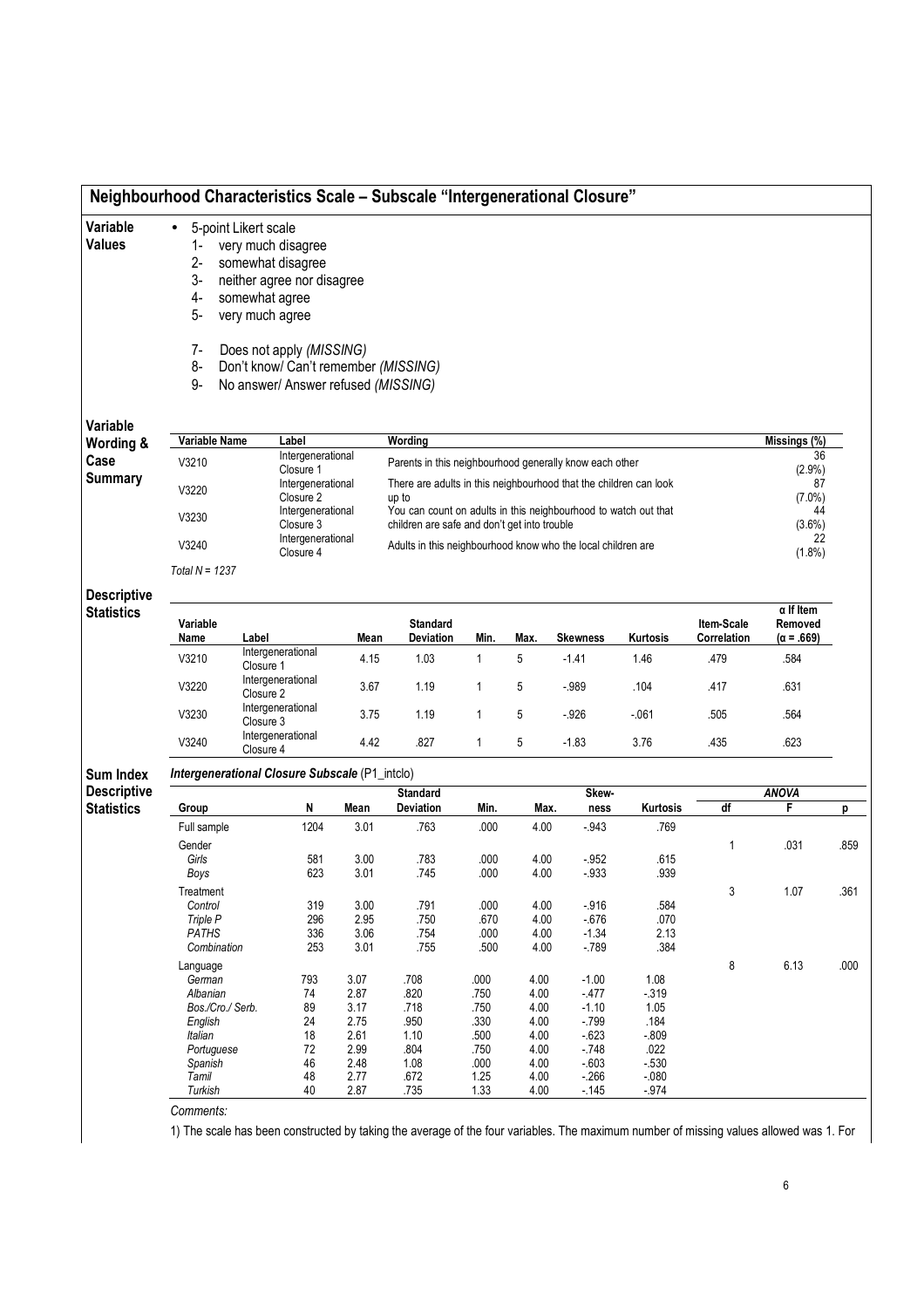the purpose of rescaling, 1 has been subtracted from the total scale.

2) The results of the ANOVA are highly significant for the language groups (F(8,1195) =6.13, p<.001). ANOVA yielded no significant results for both the gender groups ( $F(1,1202) = 0.031$ ,  $p > 0.05$ ) and the treatment groups ( $F(3,1200) = 1.07$ ,  $p > 0.05$ ).

| <b>Correlations</b> Intergenerational Closure Subscale (P1_intclo) |  |
|--------------------------------------------------------------------|--|
|                                                                    |  |

| with<br>Subscales & |                                           |                 | Full<br>Sample |              |                | Girls          |            |                      | <b>Boys</b>    |            |
|---------------------|-------------------------------------------|-----------------|----------------|--------------|----------------|----------------|------------|----------------------|----------------|------------|
| DVs                 | Variable                                  | r               | p <sup>1</sup> | N            |                | p <sup>1</sup> | N          |                      | $\mathsf{D}^1$ | N          |
|                     | <b>Subscales</b><br>Collective Efficacy   | .422            | $***$          | 1166         | .392           | $***$          | 561        | .453                 | $***$          | 605        |
|                     | Social Cohesion                           | .592            | $***$          | 1155         | .594           | $***$          | 557        | .590                 | $***$          | 598        |
|                     | Social Networks                           | .444            | $***$          | 1201         | .457           | $***$          | 580        | .432                 | $***$          | 621        |
|                     | Parent SBO<br>Aggression<br>Prosociality  | .022<br>.110    | ns<br>$***$    | 1199<br>1187 | .015<br>.162   | ns<br>$***$    | 577<br>573 | .028<br>.068         | ns<br>ns       | 622<br>614 |
|                     | Teacher SBO<br>Aggression<br>Prosociality | $-.056$<br>.018 | ns<br>ns       | 1163<br>1141 | $-068$<br>.066 | ns<br>ns       | 565<br>553 | $-0.053$<br>$-0.024$ | ns<br>ns       | 598<br>588 |
|                     | Child SBQ<br>Aggression<br>Prosociality   | .053<br>.040    | ns<br>ns       | 1180<br>1180 | .036<br>.043   | ns<br>ns       | 572<br>572 | .068<br>.041         | ns<br>ns       | 608<br>608 |

1 \*\*\* p<.001, \*\* p<.01, \* p<.05, ns p>.05

Comments: The intergenerational closure subscale is positively and significantly correlated with all the three subscales, both in the full sample and in each of the gender groups separetely. The Pearson correlation coefficient ranges from moderate to substantial, pointing to the low divergent validity. The correlation between the level of intergenerational closure and that of child aggression is very low and insignificant, irrespective of the type of the informant and the sample. Further, the direction of the correlation is unexpectedly positive when the informant is the parent or the child. The correlation between the intergenerational closure and the child prosociality is low and only significant when the informant is the parent and only in the full and girls sample. Overall, the subscale yields low predictive validity.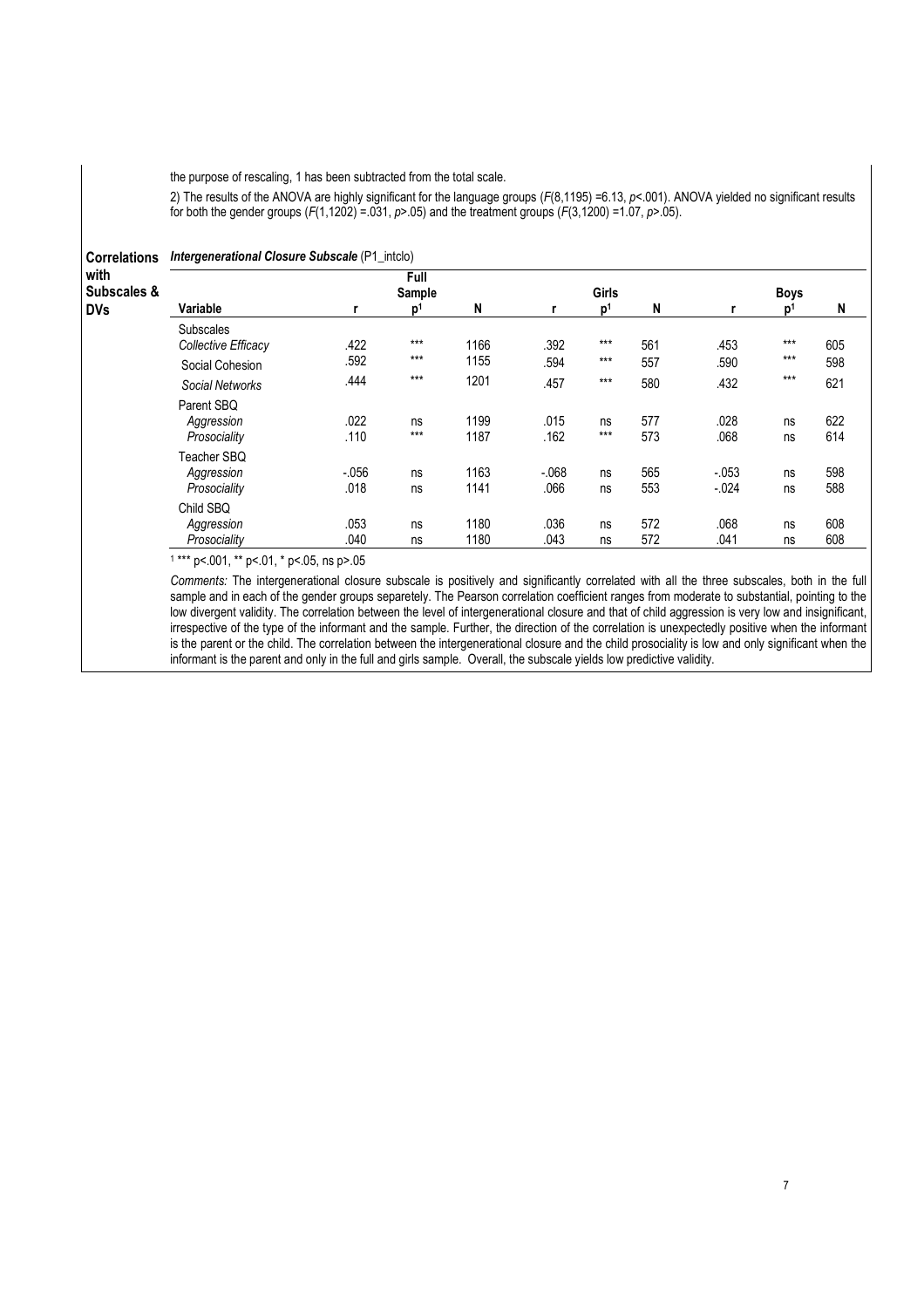# Neighbourhood Characteristics Scale – Subscale "Social Networks"

- 4-point Likert scale
	- 1- never
	- 2- rarely
	- 3- sometimes
	- 4- often
	- 7- Does not apply (MISSING)
	- 8- Don't know/ Can't remember (MISSING)
	- 9- No answer/ Answer refused (MISSING)

Variable

| Wording &      | Variable Name    | Label             | Wording                                                                                           | Missings (%)    |
|----------------|------------------|-------------------|---------------------------------------------------------------------------------------------------|-----------------|
| Case           | V3310            | Social Networks 1 | Helped a neighbour with a minor problem (e.g. repair something,<br>help out with some food, etc.) | 14<br>$(1.1\%)$ |
| <b>Summary</b> | V3320            | Social Networks 2 | Watched your neighbour's property when they are out of town                                       | 16<br>$(1.3\%)$ |
|                | V3330            | Social Networks 3 | Had lunch or dinner with a neighbour                                                              | $(0.7\%)$       |
|                | V3340            | Social Networks 4 | Talked to neighbours about personal things                                                        | 10<br>$(0.8\%)$ |
|                | V3350            | Social Networks 5 | Taken care of neighbours' children while the neighbours were<br>away from home                    | 34<br>$(2.8\%)$ |
|                | Total $N = 1237$ |                   |                                                                                                   |                 |

## **Descriptive Statistics**

| Variable<br>Name | _abel             | Mean | <b>Standard</b><br><b>Deviation</b> | Min. | Max. | Skewness | Kurtosis | ltem-Scale<br>Correlation | $\alpha$ If Item<br>Removed<br>$(\alpha = .820)$ |
|------------------|-------------------|------|-------------------------------------|------|------|----------|----------|---------------------------|--------------------------------------------------|
| V3310            | Social Networks1  | 3.01 | 959                                 |      |      | $-794$   | $-260$   | .588                      | .792                                             |
| V3320            | Social Networks 2 | 2.48 | 1.19                                |      |      | $-0.94$  | $-1.51$  | .609                      | .787                                             |
| V3330            | Social Networks 3 | 2.36 | 1.07                                |      |      | $-006$   | $-1.31$  | .669                      | .767                                             |
| V3340            | Social Networks 4 | 2.62 | 1.00                                |      |      | $-326$   | $-.963$  | .601                      | .788                                             |
| V3350            | Social Networks 5 | 2.74 | 1.12                                |      |      | $-431$   | $-1.17$  | .603                      | .787                                             |

### Sum Index Social Networks Subscale (P1\_socnet)

| <b>Descriptive</b> |
|--------------------|
| <b>Statistics</b>  |

| escriptive |                  |      | <b>Standard</b> |           |      |      | Skew-  |          | <b>ANOVA</b> |       |      |  |
|------------|------------------|------|-----------------|-----------|------|------|--------|----------|--------------|-------|------|--|
| tatistics  | <b>Group</b>     | N    | Mean            | Deviation | Min. | Max. | ness   | Kurtosis | df           | F     | p    |  |
|            | Full sample      | 1224 | 1.64            | .815      | .000 | 3.00 | $-240$ | $-0.889$ |              |       |      |  |
|            | Gender           |      |                 |           |      |      |        |          |              | .004  | .953 |  |
|            | Girls            | 590  | 1.64            | .814      | .000 | 3.00 | $-200$ | $-.918$  |              |       |      |  |
|            | Boys             | 634  | 1.64            | .817      | .000 | 3.00 | $-278$ | $-0.859$ |              |       |      |  |
|            | Treatment        |      |                 |           |      |      |        |          | 3            | 4.78  | .003 |  |
|            | Control          | 324  | 1.70            | .807      | .000 | 3.00 | $-336$ | $-797$   |              |       |      |  |
|            | Triple P         | 299  | 1.61            | .802      | .000 | 3.00 | $-116$ | $-917$   |              |       |      |  |
|            | PATHS            | 340  | 1.72            | .828      | .000 | 3.00 | $-377$ | $-0.808$ |              |       |      |  |
|            | Combination      | 261  | 1.49            | .806      | .000 | 3.00 | $-112$ | $-.938$  |              |       |      |  |
|            | Language         |      |                 |           |      |      |        |          | 8            | 23.04 | .000 |  |
|            | German           | 801  | 1.85            | .749      | .000 | 3.00 | $-479$ | $-515$   |              |       |      |  |
|            | Albanian         | 75   | 1.20            | .906      | .000 | 3.00 | .234   | $-1.22$  |              |       |      |  |
|            | Bos./Cro./ Serb. | 89   | 1.41            | .717      | .000 | 3.00 | .199   | $-941$   |              |       |      |  |
|            | English          | 24   | 1.47            | .876      | .200 | 3.00 | .175   | $-.954$  |              |       |      |  |
|            | Italian          | 18   | 1.26            | .769      | .000 | 2.40 | $-134$ | $-1.43$  |              |       |      |  |
|            | Portuguese       | 77   | 1.09            | .767      | .000 | 3.00 | .341   | $-571$   |              |       |      |  |
|            | Spanish          | 50   | 1.15            | .843      | .000 | 3.00 | .555   | - 472    |              |       |      |  |
|            | Tamil            | 48   | 1.24            | .625      | .000 | 2.80 | .242   | $-332$   |              |       |      |  |
|            | Turkish          | 42   | 1.24            | .788      | .000 | 2.80 | .282   | $-0.878$ |              |       |      |  |

Comments:

1) The scale has been constructed by taking the average of the five variables. The maximum number of missing values was 1. For the purpose of rescaling, 1 has been subtracted from the total scale.

2) The results of the ANOVA are significant for the treatment groups (F(3,1220) =4.78, p<.01) and for the language groups (F(8,1215)